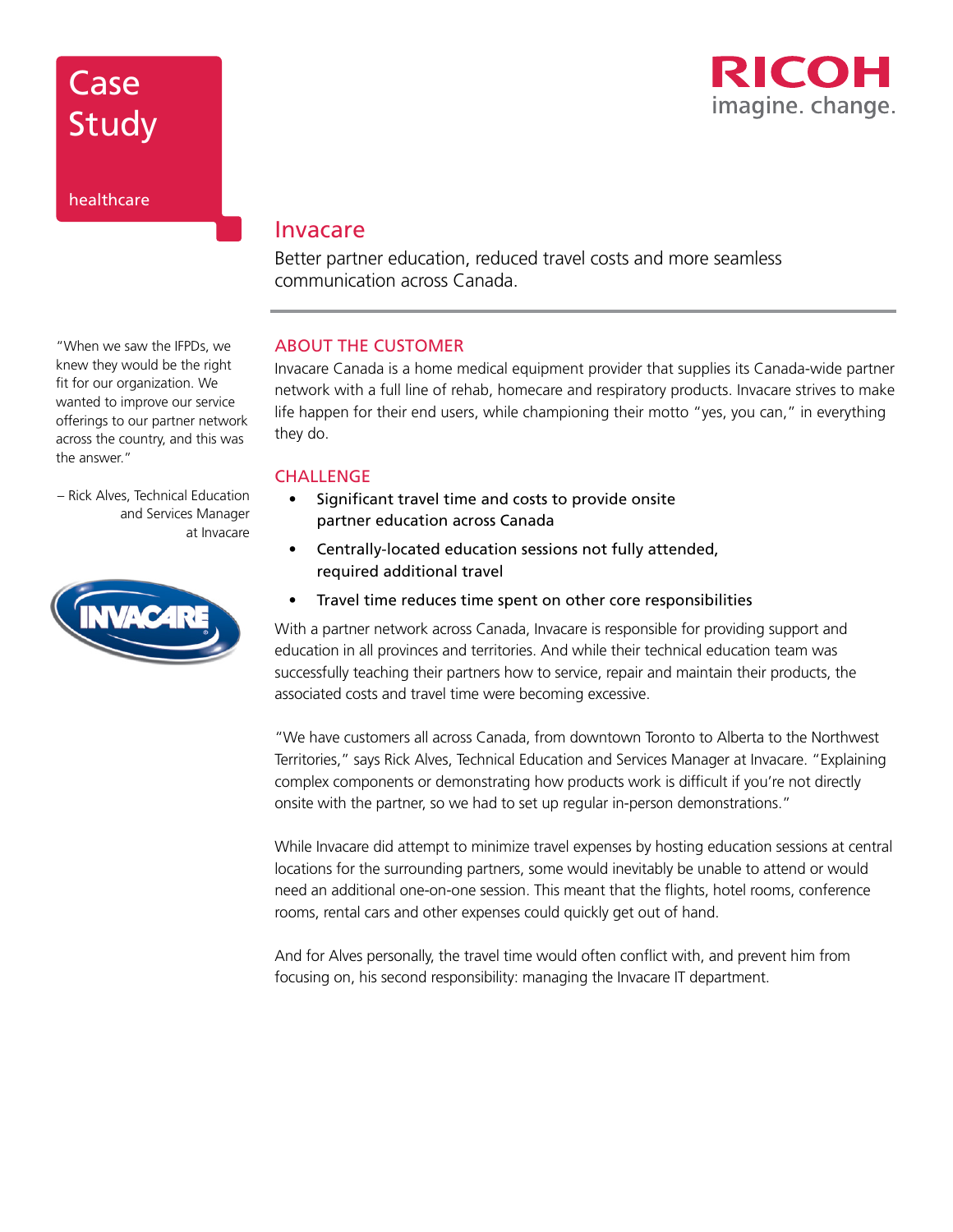# Case **Study**



#### RESULTS

- Reduced travel time and expenses for IT staff
- High quality remote training and troubleshooting sessions for partner network
- Board room meetings improved by IFPDs ease of use and interactivity
- IT department free to refocus on important tasks at headquarters
- Portability of IFPD on mobile stands expands usefulness throughout office
- Future use at tradeshows for audience engagement

Now, the experience at the Invacare headquarters as well as its partner locations across Canada is more seamlessly connected. Employees and partners are able to communicate more efficiently, and travel costs are down.

"With the IFPD and built-in camera, we can now effortlessly host a remote training session and do a high-level introduction of a product or troubleshoot with a partner," explains Alves. "It is also helpful that we can blow up the screen if the partner has a camera, so we can see what they're doing and help with a specific issue. This has really cut down on our travel time."

The company is also experimenting with using the IFPD to record and upload videos for their partners who lack highspeed internet access.

And at Invacare headquarters, the IFPD has also made a significant impact on the day-to-day experience of employees and managers.

"We thought the CEC was rather impressive. It has a little bit of everything. We saw different incarnations of the IFPDs, some as fixed units on the wall and others with the portability we took advantage of. It was helpful seeing all of the products set up and in use."

"It's made some of our board meetings more interactive, while the touch and drag-and-drop capabilities means they're simpler as well," says Alves. "Plus, I now have more time to devote to managing the IT department."

"One of the features we use most is actually the mobile stand. It allows us to take a 75-inch screen and move it from one location to another. We've already used it in the lounge, showroom and boardroom. The portability is so convenient," said Alves.

Invacare has hopes of using the IFPD on the road in the near future, as well.

"We see the potential for using this at tradeshows soon," says Alves. "We'd love to engage attendees by using the IFPD to showcase our website, or high definition videos of our products."